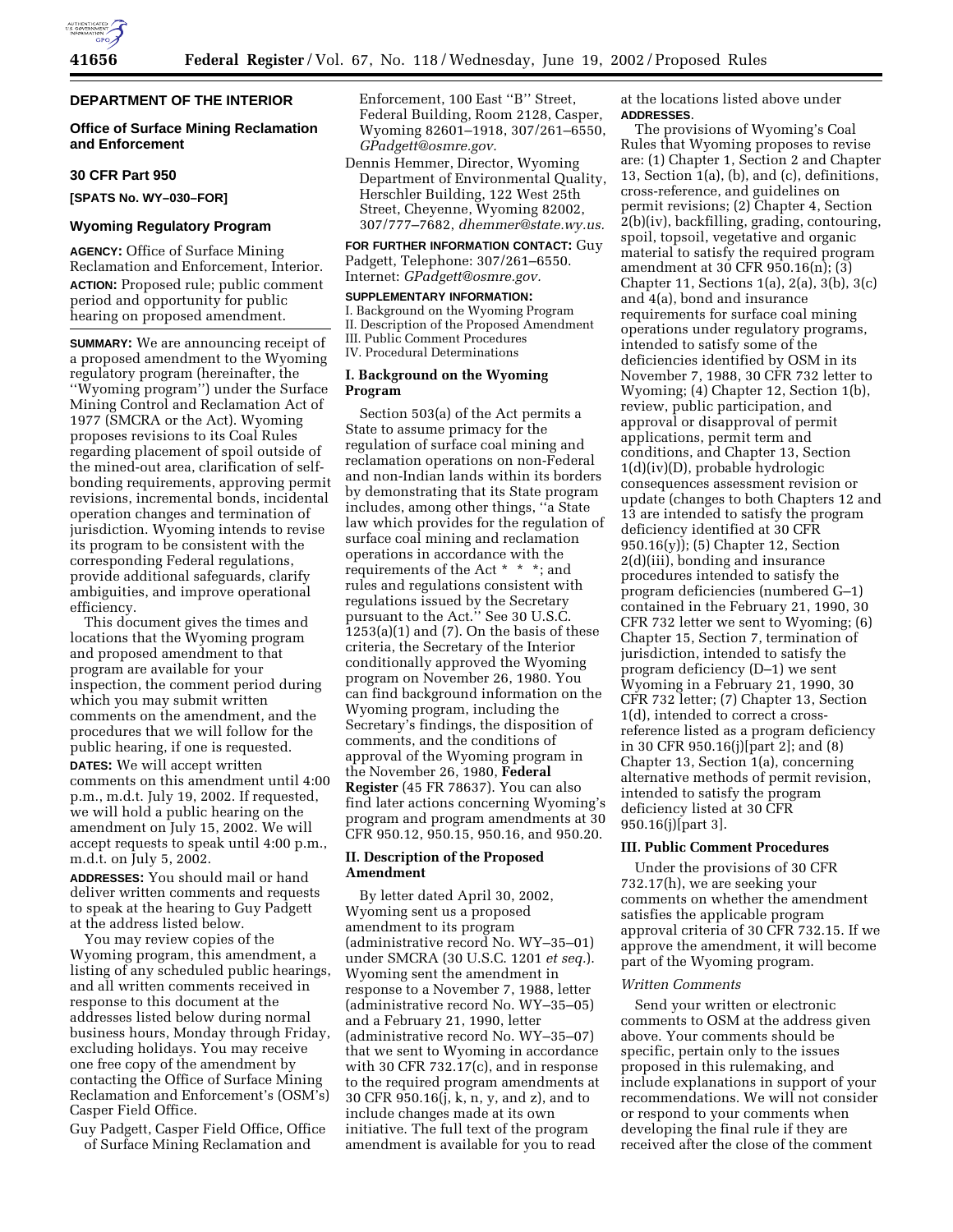period (see **DATES**). We will make every attempt to log all comments into the administrative record, but comments delivered to an address other than the Casper Field Office may not be logged in.

### *Electronic Comments*

Please submit Internet comments as an ASCII file or Word file avoiding the use of special characters and any form of encryption. Please also include ''Attn: SPATS No. WY–030–FOR'' and your name and return address in your Internet message. If you do not receive a confirmation that we have received your Internet message, contact the Casper Field Office at 307/261–6555.

# *Availability of Comments*

We will make comments, including names and addresses of respondents, available for public review during normal business hours. We will not consider anonymous comments. If individual respondents request confidentiality, we will honor their request to the extent allowable by law. Individual respondents who wish to withhold their name or address from public review, except for the city or town, must state this prominently at the beginning of their comments. We will make all submissions from organizations or businesses, and from individuals identifying themselves as representatives or officials of organizations or businesses, available for public review in their entirety.

#### *Public Hearing*

If you wish to speak at the public hearing, contact the person listed under **FOR FURTHER INFORMATION CONTACT** by 4:00 p.m., m.d.t. on July 5, 2002. If you are disabled and need special accommodations to attend a public hearing, contact the person listed under **FOR FURTHER INFORMATION CONTACT.** We will arrange the location and time of the hearing with those persons requesting the hearing. If no one requests an opportunity to speak, we will not hold the hearing.

To assist the transcriber and ensure an accurate record, we request, if possible, that each person who speaks at a public hearing provide us with a written copy of his or her comments. The public hearing will continue on the specified date until everyone scheduled to speak has been given an opportunity to be heard. If you are in the audience and have not been scheduled to speak and wish to do so, you will be allowed to speak after those who have been scheduled. We will end the hearing after everyone scheduled to speak and others

present in the audience who wish to speak, have been heard.

#### *Public Meeting*

If only one person requests an opportunity to speak, we may hold a public meeting rather than a public hearing. If you wish to meet with us to discuss the amendment, please request a meeting by contacting the person listed under **FOR FURTHER INFORMATION CONTACT.** All such meetings are open to the public and, if possible, we will post notices of meetings at the locations listed under **ADDRESSES.** We will make a written summary of each meeting a part of the administrative record.

# **IV. Procedural Determinations**

#### *Executive Order 12630—Takings*

This rule does not have takings implications. This determination is based on the analysis performed for the counterpart Federal regulation.

# *Executive Order 12866—Regulatory Planning and Review*

This rule is exempted from review by the Office of Management and Budget (OMB) under Executive Order 12866.

# *Executive Order 12988—Civil Justice Reform*

The Department of the Interior has conducted the reviews required by section 3 of Executive Order 12988 and has determined that this rule meets the applicable standards of subsections (a) and (b) of that section. However, these standards are not applicable to the actual language of State regulatory programs and program amendments because each program is drafted and promulgated by a specific State, not by OSM. Under sections 503 and 505 of SMCRA (30 U.S.C. 1253 and 1255) and the Federal regulations at 30 CFR 730.11, 732.15, and 732.17(h)(10), decisions on proposed State regulatory programs and program amendments submitted by the States must be based solely on a determination of whether the submittal is consistent with SMCRA and its implementing Federal regulations and whether the other requirements of 30 CFR Parts 730, 731, and 732 have been met.

#### *Executive Order 13132—Federalism*

This rule does not have federalism implications. SMCRA delineates the roles of the Federal and State governments with regard to the regulation of surface coal mining and reclamation operations. One of the purposes of SMCRA is to ''establish a nationwide program to protect society and the environment from the adverse effects of surface coal mining

operations.'' Section 503(a)(1) of SMCRA requires that State laws regulating surface coal mining and reclamation operations be ''in accordance with'' the requirements of SMCRA. Section  $503(a)(7)$  requires that State programs contain rules and regulations ''consistent with'' regulations issued by the Secretary pursuant to SMCRA.

# *Executive Order 13211—Regulations That Significantly Affect the Supply, Distribution, or Use of Energy*

On May 18, 2001, the President issued Executive Order 13211 which requires agencies to prepare a Statement of Energy Effects for a rule that is (1) considered significant under Executive Order 12866, and (2) likely to have a significant adverse effect on the supply, distribution, or use of energy. Because this rule is exempt from review under Executive Order 12866 and is not expected to have a significant adverse effect on the supply, distribution, or use of energy, a Statement of Energy Effects is not required.

# *National Environmental Policy Act*

This rule does not require an environmental impact statement because section 702(d) of SMCRA (30 U.S.C. 1292(d)) provides that agency decisions on proposed State regulatory program provisions do not constitute major Federal actions within the meaning of section 102(2)(C) of the National Environmental Policy Act (42 U.S.C. 4332(2)(C)).

#### *Paperwork Reduction Act*

This rule does not contain information collection requirements that require approval by OMB under the Paperwork Reduction Act (44 U.S.C. 3507 *et seq.*).

#### *Regulatory Flexibility Act*

The Department of the Interior certifies that this rule will not have a significant economic impact on a substantial number of small entities under the Regulatory Flexibility Act (5 U.S.C. 601 *et seq.*). The State submittal, which is the subject of this rule, is based upon counterpart Federal regulations for which an economic analysis was prepared and certification made that such regulations would not have a significant economic effect upon a substantial number of small entities. In making the determination as to whether this rule would have a significant economic impact, the Department relied upon the data and assumptions for the counterpart Federal regulations.